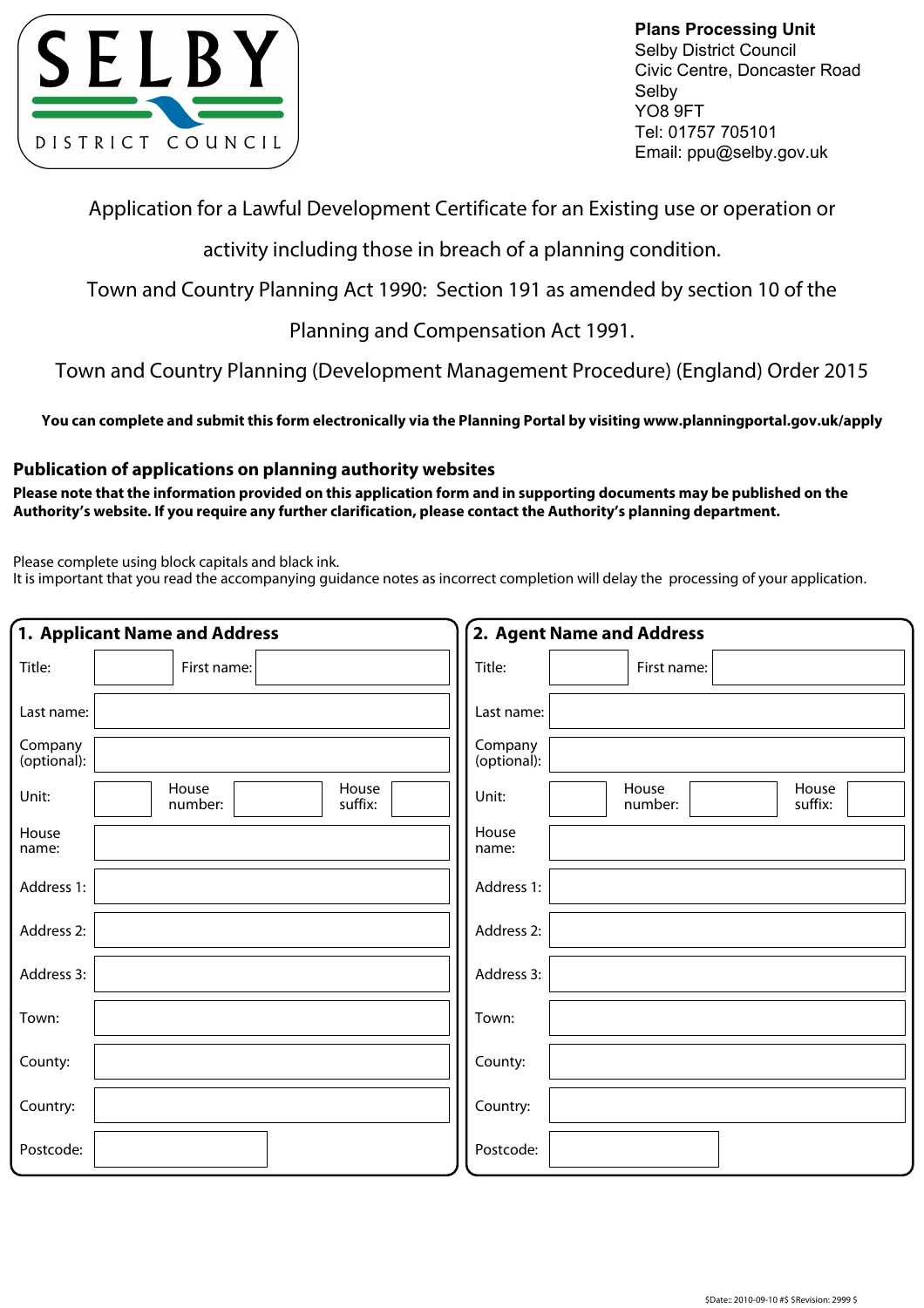| <b>3. Site Address Details</b>                                                                                         |                                                                        |    |                                                    |                                                                                                                                         |     | 4. Pre-application Advice                                                                                                             |     |                                                    |                                  |     |    |  |  |
|------------------------------------------------------------------------------------------------------------------------|------------------------------------------------------------------------|----|----------------------------------------------------|-----------------------------------------------------------------------------------------------------------------------------------------|-----|---------------------------------------------------------------------------------------------------------------------------------------|-----|----------------------------------------------------|----------------------------------|-----|----|--|--|
| Please provide the full postal address of the application site.                                                        |                                                                        |    |                                                    |                                                                                                                                         |     | Has assistance or prior advice been sought from the local<br>authority about this application?                                        |     |                                                    |                                  |     |    |  |  |
| Unit:                                                                                                                  | House<br>House<br>suffix:<br>number:                                   |    |                                                    |                                                                                                                                         |     |                                                                                                                                       |     |                                                    |                                  | Yes | No |  |  |
| House<br>name:                                                                                                         |                                                                        |    |                                                    |                                                                                                                                         |     | If Yes, please complete the following information about the advice<br>you were given. (This will help the authority to deal with this |     |                                                    |                                  |     |    |  |  |
| Address 1:                                                                                                             |                                                                        |    |                                                    |                                                                                                                                         |     | application more efficiently).<br>Please tick if the full contact details are not                                                     |     |                                                    |                                  |     |    |  |  |
| Address 2:                                                                                                             |                                                                        |    |                                                    |                                                                                                                                         |     | known, and then complete as much as possible:                                                                                         |     |                                                    |                                  |     |    |  |  |
| Address 3:                                                                                                             |                                                                        |    |                                                    |                                                                                                                                         |     | Officer name:                                                                                                                         |     |                                                    |                                  |     |    |  |  |
| Town:                                                                                                                  |                                                                        |    |                                                    |                                                                                                                                         |     | Reference:                                                                                                                            |     |                                                    |                                  |     |    |  |  |
| County:                                                                                                                |                                                                        |    |                                                    |                                                                                                                                         |     |                                                                                                                                       |     |                                                    |                                  |     |    |  |  |
| Postcode<br>(optional):                                                                                                |                                                                        |    |                                                    |                                                                                                                                         |     | Date (DD/MM/YYYY):<br>(must be pre-application submission)                                                                            |     |                                                    |                                  |     |    |  |  |
|                                                                                                                        | Description of location or a grid reference.                           |    | (must be completed if postcode is not known):      |                                                                                                                                         |     |                                                                                                                                       |     | Details of pre-application advice received?        |                                  |     |    |  |  |
| Easting:                                                                                                               |                                                                        |    | Northing:                                          |                                                                                                                                         |     |                                                                                                                                       |     |                                                    |                                  |     |    |  |  |
| Description:                                                                                                           |                                                                        |    |                                                    |                                                                                                                                         |     |                                                                                                                                       |     |                                                    |                                  |     |    |  |  |
|                                                                                                                        |                                                                        |    |                                                    |                                                                                                                                         |     |                                                                                                                                       |     |                                                    |                                  |     |    |  |  |
|                                                                                                                        |                                                                        |    |                                                    |                                                                                                                                         |     |                                                                                                                                       |     |                                                    |                                  |     |    |  |  |
|                                                                                                                        |                                                                        |    |                                                    | 5. Lawful Development Certificate - Interest In Land                                                                                    |     |                                                                                                                                       |     |                                                    |                                  |     |    |  |  |
|                                                                                                                        |                                                                        |    | Please state the applicant's interest in the land: |                                                                                                                                         |     |                                                                                                                                       |     |                                                    |                                  |     |    |  |  |
| Owner:                                                                                                                 | Yes                                                                    | No |                                                    | Lessee:                                                                                                                                 | Yes | No                                                                                                                                    |     | Occupier:                                          | Yes                              |     | No |  |  |
|                                                                                                                        |                                                                        |    |                                                    | If Yes to Lessee or Occupier please give details of the owner and state whether they have been informed in writing of this application: |     |                                                                                                                                       |     |                                                    |                                  |     |    |  |  |
| Name                                                                                                                   |                                                                        |    |                                                    |                                                                                                                                         |     | Have they been informed<br>in writing of the application<br>Address<br>Yes<br>No                                                      |     |                                                    |                                  |     |    |  |  |
|                                                                                                                        |                                                                        |    |                                                    |                                                                                                                                         |     |                                                                                                                                       |     |                                                    |                                  |     |    |  |  |
|                                                                                                                        |                                                                        |    |                                                    |                                                                                                                                         |     |                                                                                                                                       |     |                                                    |                                  |     |    |  |  |
| If No to all the above, please give name and address of anyone you know who has an interest in the land:               |                                                                        |    |                                                    |                                                                                                                                         |     |                                                                                                                                       |     | State whether they                                 |                                  |     |    |  |  |
|                                                                                                                        | Name<br>Address                                                        |    |                                                    |                                                                                                                                         |     | State the nature<br>of their interest<br>(if known)                                                                                   | Yes | have been informed<br>about this application<br>No | If No, please<br>explain why not |     |    |  |  |
|                                                                                                                        |                                                                        |    |                                                    |                                                                                                                                         |     |                                                                                                                                       |     |                                                    |                                  |     |    |  |  |
|                                                                                                                        |                                                                        |    |                                                    |                                                                                                                                         |     |                                                                                                                                       |     |                                                    |                                  |     |    |  |  |
|                                                                                                                        |                                                                        |    |                                                    |                                                                                                                                         |     |                                                                                                                                       |     |                                                    |                                  |     |    |  |  |
|                                                                                                                        |                                                                        |    |                                                    |                                                                                                                                         |     |                                                                                                                                       |     |                                                    |                                  |     |    |  |  |
|                                                                                                                        |                                                                        |    |                                                    |                                                                                                                                         |     |                                                                                                                                       |     |                                                    |                                  |     |    |  |  |
|                                                                                                                        |                                                                        |    |                                                    |                                                                                                                                         |     |                                                                                                                                       |     |                                                    |                                  |     |    |  |  |
|                                                                                                                        | 6. Authority Employee / Member<br>With respect to the Authority, I am: |    |                                                    |                                                                                                                                         |     |                                                                                                                                       |     |                                                    |                                  |     |    |  |  |
| (a) a member of staff<br>(c) related to a member of staff<br>(b) an elected member<br>(d) related to an elected member |                                                                        |    |                                                    |                                                                                                                                         |     |                                                                                                                                       |     | Do any of these statements apply to you?           |                                  |     |    |  |  |
| If Yes, please provide details of the name, relationship and role                                                      |                                                                        |    |                                                    |                                                                                                                                         |     |                                                                                                                                       | Yes |                                                    | No                               |     |    |  |  |
|                                                                                                                        |                                                                        |    |                                                    |                                                                                                                                         |     |                                                                                                                                       |     |                                                    |                                  |     |    |  |  |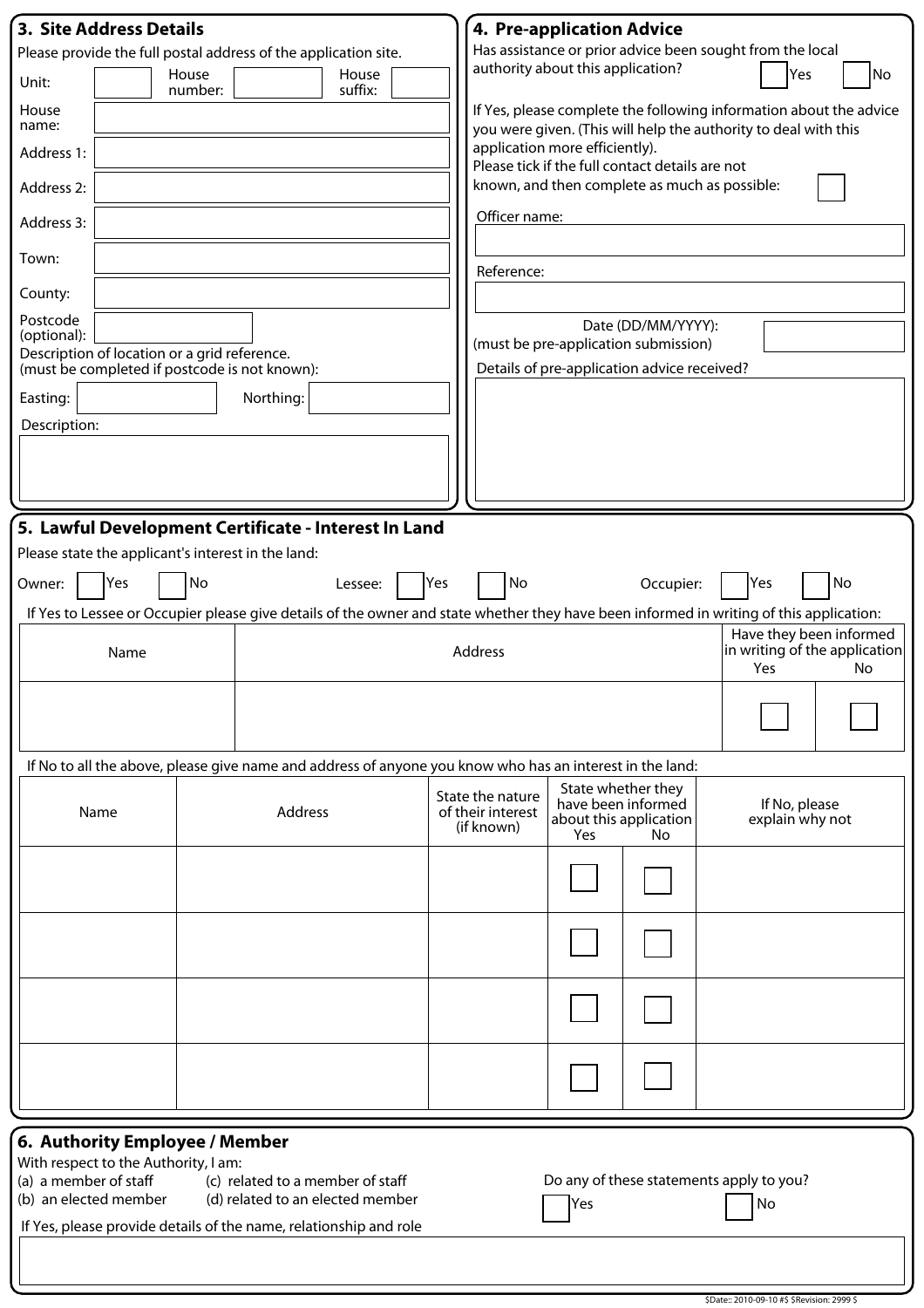| 7. Description of Use, Building Works or Activity                                                                                                                                                                                             | 8. Description of Existing Use, Building Works or Activity                                                                                                                                                                                                                          |  |  |  |  |  |  |  |
|-----------------------------------------------------------------------------------------------------------------------------------------------------------------------------------------------------------------------------------------------|-------------------------------------------------------------------------------------------------------------------------------------------------------------------------------------------------------------------------------------------------------------------------------------|--|--|--|--|--|--|--|
| Please state for which of these you need a lawful development<br>certificate/building works (you must tick at least one option):                                                                                                              | What is the existing site use(s) for which the certificate of<br>lawfulness is being sought? Please fully describe each use and                                                                                                                                                     |  |  |  |  |  |  |  |
| Yes<br><b>No</b><br>An existing use:                                                                                                                                                                                                          | state which part of the land the use relates to:                                                                                                                                                                                                                                    |  |  |  |  |  |  |  |
| No<br>Yes<br>Existing building works:                                                                                                                                                                                                         |                                                                                                                                                                                                                                                                                     |  |  |  |  |  |  |  |
| An existing use, building work or<br>No<br>Yes<br>activity in breach of a condition:                                                                                                                                                          |                                                                                                                                                                                                                                                                                     |  |  |  |  |  |  |  |
| Being a use, building works or activity which is still going on at the<br>date of this application                                                                                                                                            |                                                                                                                                                                                                                                                                                     |  |  |  |  |  |  |  |
| If Yes to either 'an existing use' or 'an existing use in breach of a<br>condition', please state which one of the Use Classes of the Town<br>and Country Planning (Use Classes) Order 1987 (as amended) the<br>use relates to:               |                                                                                                                                                                                                                                                                                     |  |  |  |  |  |  |  |
|                                                                                                                                                                                                                                               |                                                                                                                                                                                                                                                                                     |  |  |  |  |  |  |  |
|                                                                                                                                                                                                                                               |                                                                                                                                                                                                                                                                                     |  |  |  |  |  |  |  |
|                                                                                                                                                                                                                                               |                                                                                                                                                                                                                                                                                     |  |  |  |  |  |  |  |
| 9. Grounds For Application For A Lawful Development Certificate                                                                                                                                                                               |                                                                                                                                                                                                                                                                                     |  |  |  |  |  |  |  |
| Please state under what grounds is the certificate sought (you must tick at least one box):                                                                                                                                                   |                                                                                                                                                                                                                                                                                     |  |  |  |  |  |  |  |
| The use began more than 10 years before the date of this application.                                                                                                                                                                         |                                                                                                                                                                                                                                                                                     |  |  |  |  |  |  |  |
| The use, building works or activity in breach of condition began more than 10 years before the date of this application.                                                                                                                      |                                                                                                                                                                                                                                                                                     |  |  |  |  |  |  |  |
| The use began within the last 10 years, as a result of a change of use not requiring planning permission, and there has not been a<br>change of use requiring planning permission in the last 10 years.                                       |                                                                                                                                                                                                                                                                                     |  |  |  |  |  |  |  |
| The building works (for instance, building or engineering works) were substantially completed more than four years before the date<br>of this application.                                                                                    |                                                                                                                                                                                                                                                                                     |  |  |  |  |  |  |  |
| The use as a single dwelling house began more than four years before the date of this application.                                                                                                                                            |                                                                                                                                                                                                                                                                                     |  |  |  |  |  |  |  |
| Other - please specify (this might include claims that the change of use or building work was not development, or that it benefited                                                                                                           |                                                                                                                                                                                                                                                                                     |  |  |  |  |  |  |  |
| from planning permission granted under the Act or by the General Permitted Development Order).<br>If the certificate is sought on 'Other' grounds please give details:                                                                        |                                                                                                                                                                                                                                                                                     |  |  |  |  |  |  |  |
|                                                                                                                                                                                                                                               |                                                                                                                                                                                                                                                                                     |  |  |  |  |  |  |  |
|                                                                                                                                                                                                                                               |                                                                                                                                                                                                                                                                                     |  |  |  |  |  |  |  |
|                                                                                                                                                                                                                                               |                                                                                                                                                                                                                                                                                     |  |  |  |  |  |  |  |
| If applicable, please give the reference number of any existing planning permission, lawful development certificate or enforcement<br>notice affecting the application site. Include its date and the number of any condition being breached: |                                                                                                                                                                                                                                                                                     |  |  |  |  |  |  |  |
| Reference<br>Condition<br>Number:<br>Number:                                                                                                                                                                                                  | Date (DD/MM/YYYY):<br>(must be pre application submission)                                                                                                                                                                                                                          |  |  |  |  |  |  |  |
| Please state why a Lawful Development Certificate should be granted:                                                                                                                                                                          |                                                                                                                                                                                                                                                                                     |  |  |  |  |  |  |  |
|                                                                                                                                                                                                                                               |                                                                                                                                                                                                                                                                                     |  |  |  |  |  |  |  |
|                                                                                                                                                                                                                                               |                                                                                                                                                                                                                                                                                     |  |  |  |  |  |  |  |
|                                                                                                                                                                                                                                               |                                                                                                                                                                                                                                                                                     |  |  |  |  |  |  |  |
| 10. Information In Support Of A Lawful Development Certificate                                                                                                                                                                                |                                                                                                                                                                                                                                                                                     |  |  |  |  |  |  |  |
| When was the use or activity begun, or the<br>building works substantially completed:                                                                                                                                                         | (date must be pre-application submission)<br>(DD/MM/YYYY)                                                                                                                                                                                                                           |  |  |  |  |  |  |  |
| lYes<br>No<br>In the case of an existing use or activity in breach of conditions has there been any interruption?                                                                                                                             |                                                                                                                                                                                                                                                                                     |  |  |  |  |  |  |  |
| interruption occurred:                                                                                                                                                                                                                        | If Yes, please provide details of the dates, duration and any discontinuance of the development which is the subject of this application. If<br>your application is based on the claim that a use or activity has been ongoing for a period of years, please state exactly when any |  |  |  |  |  |  |  |
|                                                                                                                                                                                                                                               |                                                                                                                                                                                                                                                                                     |  |  |  |  |  |  |  |
| In the case of an existing use of land, has there been any material change<br>of use of the land since the start of the use for which a certificate is sought?                                                                                | No<br>Yes                                                                                                                                                                                                                                                                           |  |  |  |  |  |  |  |

If Yes please provide details?

\$Date:: 2010-09-10 #\$ \$Revision: 2999 \$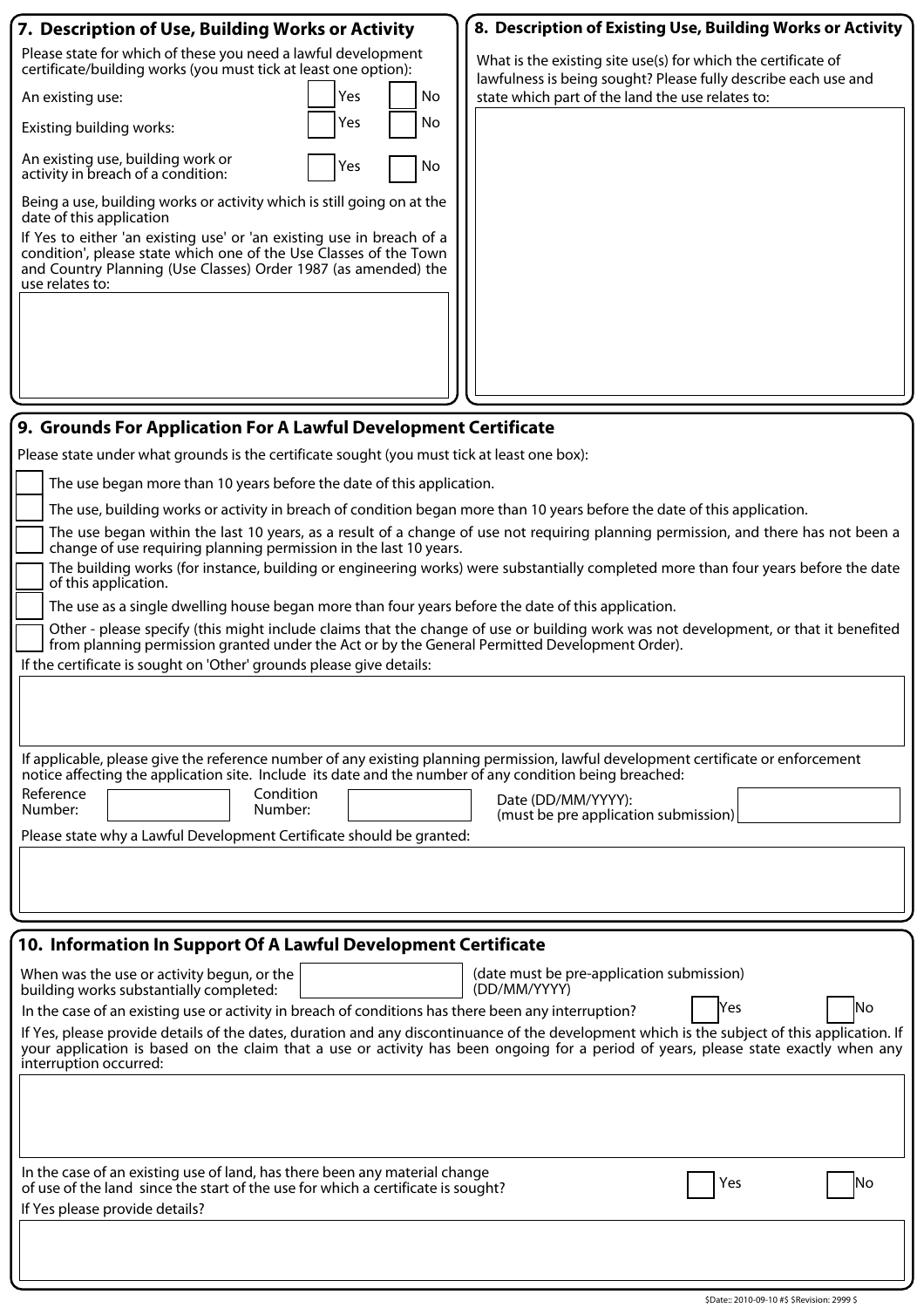| If Yes, please complete the following table:                       |   |                |                |      |                     |                                                                   | 10. Information In Support Of A Lawful Development Certificate (Continued) - Residential Information<br>Does the application for a Certificate relate to a residential use where the number of residential units has changed? |   |                |   |      | Yes                 | No                         |
|--------------------------------------------------------------------|---|----------------|----------------|------|---------------------|-------------------------------------------------------------------|-------------------------------------------------------------------------------------------------------------------------------------------------------------------------------------------------------------------------------|---|----------------|---|------|---------------------|----------------------------|
| <b>Proposed Housing</b>                                            |   |                |                |      |                     |                                                                   | <b>Existing Housing</b>                                                                                                                                                                                                       |   |                |   |      |                     |                            |
| Number of Bedrooms                                                 |   |                | Total          |      |                     | Total                                                             |                                                                                                                                                                                                                               |   |                |   |      |                     |                            |
|                                                                    | 1 | 2              | 3              | $4+$ | Unknown             |                                                                   |                                                                                                                                                                                                                               | 1 | 2              | 3 | $4+$ | Unknown             |                            |
| <b>Market</b><br><b>Housing</b>                                    |   |                |                |      |                     |                                                                   | <b>Market</b><br><b>Housing</b>                                                                                                                                                                                               |   |                |   |      |                     |                            |
| Houses                                                             |   |                |                |      |                     | а                                                                 | <b>Houses</b>                                                                                                                                                                                                                 |   |                |   |      |                     | a                          |
| <b>Flats &amp; Maisonettes</b>                                     |   |                |                |      |                     | b                                                                 | <b>Flats &amp; Maisonettes</b>                                                                                                                                                                                                |   |                |   |      |                     | b                          |
| Live-Work Units                                                    |   |                |                |      |                     | C                                                                 | Live-Work Units                                                                                                                                                                                                               |   |                |   |      |                     | С                          |
| <b>Cluster Flats</b>                                               |   |                |                |      |                     | d                                                                 | <b>Cluster Flats</b>                                                                                                                                                                                                          |   |                |   |      |                     | d                          |
| <b>Sheltered Housing</b>                                           |   |                |                |      |                     | $\mathop{\mathcal{C}}$                                            | <b>Sheltered Housing</b>                                                                                                                                                                                                      |   |                |   |      |                     | e                          |
| Bedsit/Studios                                                     |   |                |                |      |                     |                                                                   | Bedsit/Studios                                                                                                                                                                                                                |   |                |   |      |                     | f                          |
| Unknown                                                            |   |                |                |      |                     | g                                                                 | Unknown                                                                                                                                                                                                                       |   |                |   |      |                     | g                          |
| Market Housing Total $(a + b + c + d + e + f + q) =$               |   |                |                | A    |                     | Market Housing Total $(a + b + c + d + e + f + g) =$<br>E         |                                                                                                                                                                                                                               |   |                |   |      |                     |                            |
| <b>Social Rented</b><br><b>Housing</b>                             |   | 2              | 3              | 4+   | Unknown             |                                                                   | <b>Social Rented</b><br><b>Housing</b>                                                                                                                                                                                        |   | 2              | 3 | $4+$ | Unknown             |                            |
| <b>Houses</b>                                                      |   |                |                |      |                     | а                                                                 | Houses                                                                                                                                                                                                                        |   |                |   |      |                     | а                          |
| <b>Flats &amp; Maisonettes</b>                                     |   |                |                |      |                     | b                                                                 | Flats & Maisonettes                                                                                                                                                                                                           |   |                |   |      |                     | b                          |
| Live-Work Units                                                    |   |                |                |      |                     | C                                                                 | Live-Work Units                                                                                                                                                                                                               |   |                |   |      |                     | С                          |
| <b>Cluster Flats</b>                                               |   |                |                |      |                     | d                                                                 | <b>Cluster Flats</b>                                                                                                                                                                                                          |   |                |   |      |                     | d                          |
| Sheltered Housing                                                  |   |                |                |      |                     | e                                                                 | <b>Sheltered Housing</b>                                                                                                                                                                                                      |   |                |   |      |                     | e                          |
| Bedsit/Studios                                                     |   |                |                |      |                     | F                                                                 | <b>Bedsit/Studios</b>                                                                                                                                                                                                         |   |                |   |      |                     | f                          |
| Unknown                                                            |   |                |                |      |                     | g                                                                 | Unknown                                                                                                                                                                                                                       |   |                |   |      |                     | g                          |
| <b>Social Rented Housing Total</b> $(a + b + c + d + e + f + g) =$ |   |                |                |      |                     | B                                                                 | <b>Social Rented Housing Total</b> $(a + b + c + d + e + f + g) =$                                                                                                                                                            |   |                |   |      |                     | F                          |
| <b>Intermediate</b><br><b>Housing</b>                              |   | 2              | 3 <sup>7</sup> | $4+$ | Unknown             |                                                                   | Intermediate<br><b>Housing</b>                                                                                                                                                                                                |   | $\overline{2}$ |   |      | $3 \mid 4+$ Unknown |                            |
| Houses                                                             |   |                |                |      |                     | а                                                                 | Houses                                                                                                                                                                                                                        |   |                |   |      |                     | a                          |
| <b>Flats &amp; Maisonettes</b>                                     |   |                |                |      |                     | b                                                                 | <b>Flats &amp; Maisonettes</b>                                                                                                                                                                                                |   |                |   |      |                     | b                          |
| Live-Work Units                                                    |   |                |                |      |                     | C                                                                 | Live-Work Units                                                                                                                                                                                                               |   |                |   |      |                     | С                          |
| <b>Cluster Flats</b>                                               |   |                |                |      |                     | d                                                                 | <b>Cluster Flats</b>                                                                                                                                                                                                          |   |                |   |      |                     | d                          |
| <b>Sheltered Housing</b>                                           |   |                |                |      |                     | $\mathop{\mathcal{C}}$                                            | <b>Sheltered Housing</b>                                                                                                                                                                                                      |   |                |   |      |                     | e                          |
| Bedsit/Studios                                                     |   |                |                |      |                     |                                                                   | Bedsit/Studios                                                                                                                                                                                                                |   |                |   |      |                     | f                          |
| Unknown                                                            |   |                |                |      |                     | g                                                                 | Unknown                                                                                                                                                                                                                       |   |                |   |      |                     | g                          |
| <b>Intermediate Housing Total</b> $(a + b + c + d + e + f + g) =$  |   |                |                |      | C                   | <b>Intermediate Housing Total</b> $(a + b + c + d + e + f + g) =$ |                                                                                                                                                                                                                               |   |                |   |      | G                   |                            |
| <b>Key Worker</b><br><b>Housing</b>                                | 1 | $\overline{2}$ | 3              | 4+   | Unknown             |                                                                   | <b>Key Worker</b><br><b>Housing</b>                                                                                                                                                                                           | 1 | 2              | 3 | $4+$ | Unknown             |                            |
| Houses                                                             |   |                |                |      |                     | а                                                                 | Houses                                                                                                                                                                                                                        |   |                |   |      |                     | a                          |
| <b>Flats &amp; Maisonettes</b>                                     |   |                |                |      |                     | b                                                                 | <b>Flats &amp; Maisonettes</b>                                                                                                                                                                                                |   |                |   |      |                     | b                          |
| Live-Work Units                                                    |   |                |                |      |                     | $\epsilon$                                                        | Live-Work Units                                                                                                                                                                                                               |   |                |   |      |                     | C                          |
| <b>Cluster Flats</b>                                               |   |                |                |      |                     | d                                                                 | <b>Cluster Flats</b>                                                                                                                                                                                                          |   |                |   |      |                     | d                          |
| <b>Sheltered Housing</b>                                           |   |                |                |      |                     | $\epsilon$                                                        | <b>Sheltered Housing</b>                                                                                                                                                                                                      |   |                |   |      |                     | $\mathop{\mathcal{C}}$     |
| Bedsit/Studios                                                     |   |                |                |      |                     |                                                                   | Bedsit/Studios                                                                                                                                                                                                                |   |                |   |      |                     |                            |
| Unknown                                                            |   |                |                |      |                     | g                                                                 | Unknown                                                                                                                                                                                                                       |   |                |   |      |                     | g                          |
| Key Worker Housing Total $(a + b + c + d + e + f + g) =$           |   |                |                |      |                     | D                                                                 | Key Worker Housing Total $(a + b + c + d + e + f + g) =$                                                                                                                                                                      |   |                |   |      |                     | $\boldsymbol{\mathcal{H}}$ |
| <b>Proposed Housing Grand Total</b>                                |   |                |                |      | $(A + B + C + D) =$ |                                                                   | <b>Existing Housing Grand Total</b>                                                                                                                                                                                           |   |                |   |      | $(E + F + G + H) =$ |                            |

**TOTAL NET GAIN or LOSS of RESIDENTIAL UNITS (Proposed Housing Grand Total - Existing Housing Grand Total):**